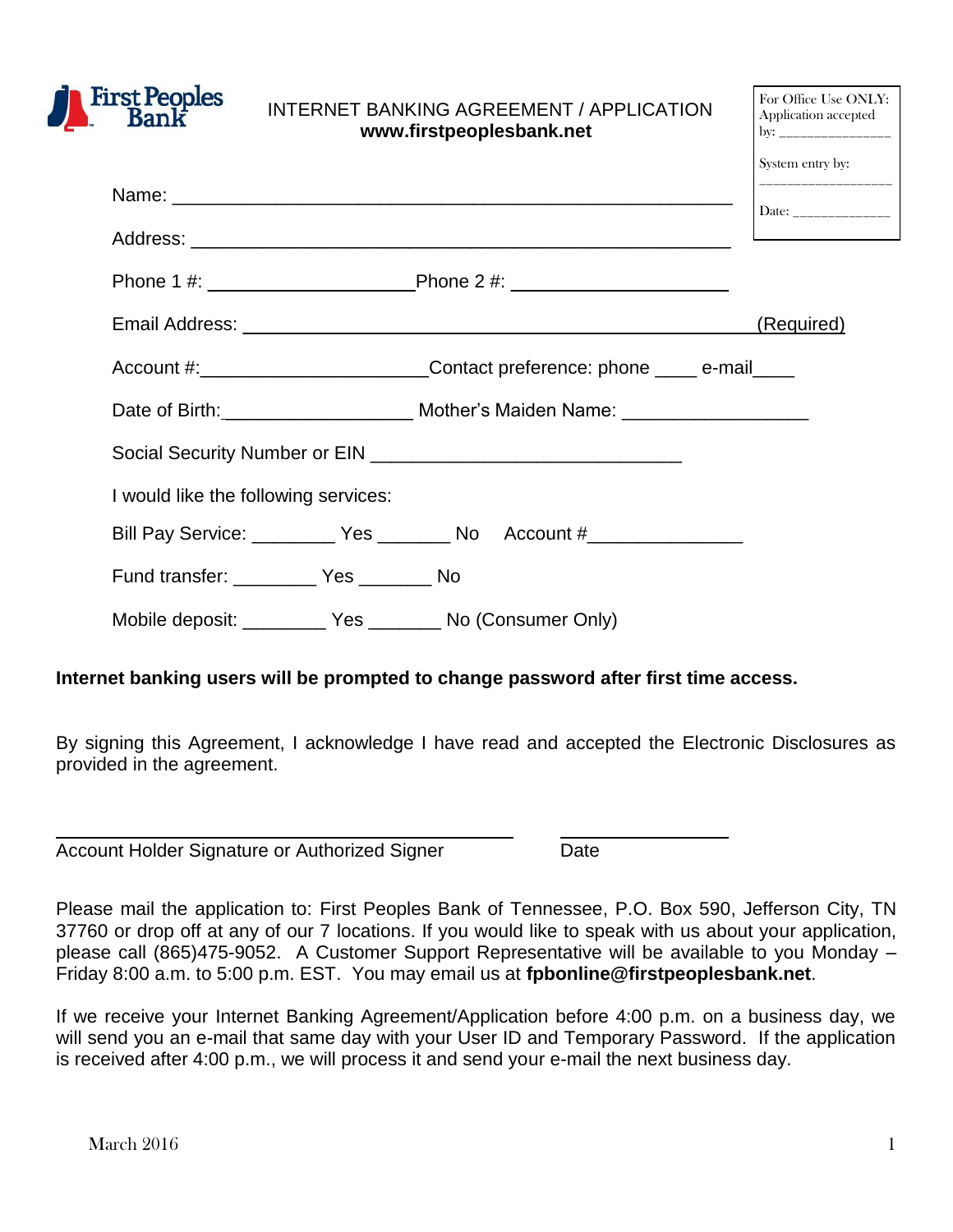## **FIRST PEOPLES BANK OF TENNESSEE INTERNET BANKING AGREEMENT / DISCLOSURE**

This Internet Banking Agreement and Disclosure ("the Agreement") explains the terms and conditions governing basic Internet Banking services and bill pay services offered by First Peoples Bank of Tennessee (collectively "Internet Banking Services"). By using any of the Internet Banking Services, you agree to abide by the terms and conditions of this Agreement. The terms "we", "us", "our", and "First Peoples Bank" refer to Financial Institution. "You" refers to each person who enrolls for Internet Banking Services and has a password. The term "business days" means Monday through Friday, excluding Saturday, Sunday, and banking holidays.

Your Internet Banking services and each of your accounts are also governed by the applicable Disclosures, Rates, and Fee Schedules provided by First Peoples Bank of Tennessee in your new account packet as each may be modified from time to time and collectively, the "First Peoples Bank of Tennessee Documents".

You are responsible for paying any fees associated with Internet Banking and bill payment as well as any additional fees that may be assessed by your Internet Service Provider and for any telephone charges or fees incurred by accessing Internet Banking Services.

Your initial use of Internet Banking Services constitutes your acceptance and agreement to be bound by all of the terms and conditions of this Agreement and by "First Peoples Bank of Tennessee", and acknowledges your receipt and understanding of this Agreement.

First Peoples Bank of Tennessee is entitled to act on instructions received through Internet Banking under your password and without inquiring into the identity of the person using that password. However, do not, under any circumstances, disclose your password by telephone or to anyone claiming to represent First Peoples Bank to Tennessee. First Peoples Bank of Tennessee's employees do not need and should not ask for your password. You are liable for all transactions made or authorized using your password. First Peoples Bank of Tennessee has no responsibility for establishing the identity of anyone using your password. If, despite First Peoples Bank of Tennessee's advice, you give your password to anyone, you do so at your own risk since anyone to whom you give your Internet Banking password or other means of access will have full access to your accounts even if you attempt to limit that person's authority. You must notify First Peoples Bank of Tennessee that your password has been lost, stolen or otherwise compromised and should not be honored and must be disabled.

If two (2) people hold a joint checking account, then there are two (2) ways to enroll for Internet Banking Services. Both account holders may enroll separately and each will have his/her own password, and his/her own separate Internet Banking Agreement. Each such joint account holder is subject to separate Internet Banking Service fees as applicable. Alternately, one holder of a joint account can enroll for Internet Banking Services with one password issued and be subject to fees for one person. You are liable for all transactions that you, or if you are using a joint Bill Payment Account, any of you, make or authorize, even if the person you authorize exceeds your authority. You hereby release First Peoples Bank of Tennessee from any liability and agree not to make any claim or bring any action against us for honoring or allowing any action or transactions where you have authorized the person performing the action or transaction to use your account(s) and /or you have given your password to such person, or, in the case of a jointly held account such person is one of the owners of the account. You agree to indemnify First Peoples Bank of Tennessee and hold it harmless from and against any and all liability (including but not limited to reasonable attorney fees) arising from any such claims or actions. First Peoples Bank of Tennessee has the right to modify or terminate this Agreement at any time. We will comply with any notice requirements under applicable law for such changes or termination. If we modify this Agreement, your continued use of Internet Banking Services will constitute your acceptance of such changes in each instance.

### **CUSTOMER PRIVACY POLICY**

# **MISSION STATEMENT ON PRIVACY AND CONFIDENTIALITY**

At First Peoples Bank of Tennessee, our mission is to meet the desires of our customers. As financial services professionals entrusted with sensitive financial information, we respect the privacy of our customers and are committed to treating customer information responsibly. We believe that your privacy should not be compromised. At the same time, we want to offer you the array of financial products and services you need to accomplish your financial goals. We believe we can do both through the privacy policy outlined below. Our Customer Information Policy Principles serve as standards for all First Peoples Bank of Tennessee employees for collection, use, retention, and security of individual customer information.

### **RECOGNITION OF OUR CUSTOMER'S EXPECTATION OF PRIVACY**

At First Peoples Bank of Tennessee, we recognize that you have a right to expect your personal financial information to remain private and secure. We believe the confidentiality and protection of customer information is one of our fundamental responsibilities. And while information is critical to providing quality service, we recognize that one of our most important assets is our customers' trust. This makes the safekeeping of customer information a priority for First Peoples Bank of Tennessee.

### **CUSTOMER BENEFITS OF INSTITUTIONS'S INFORMATION MANAGEMENT PRACTICES**

March  $2016$   $2$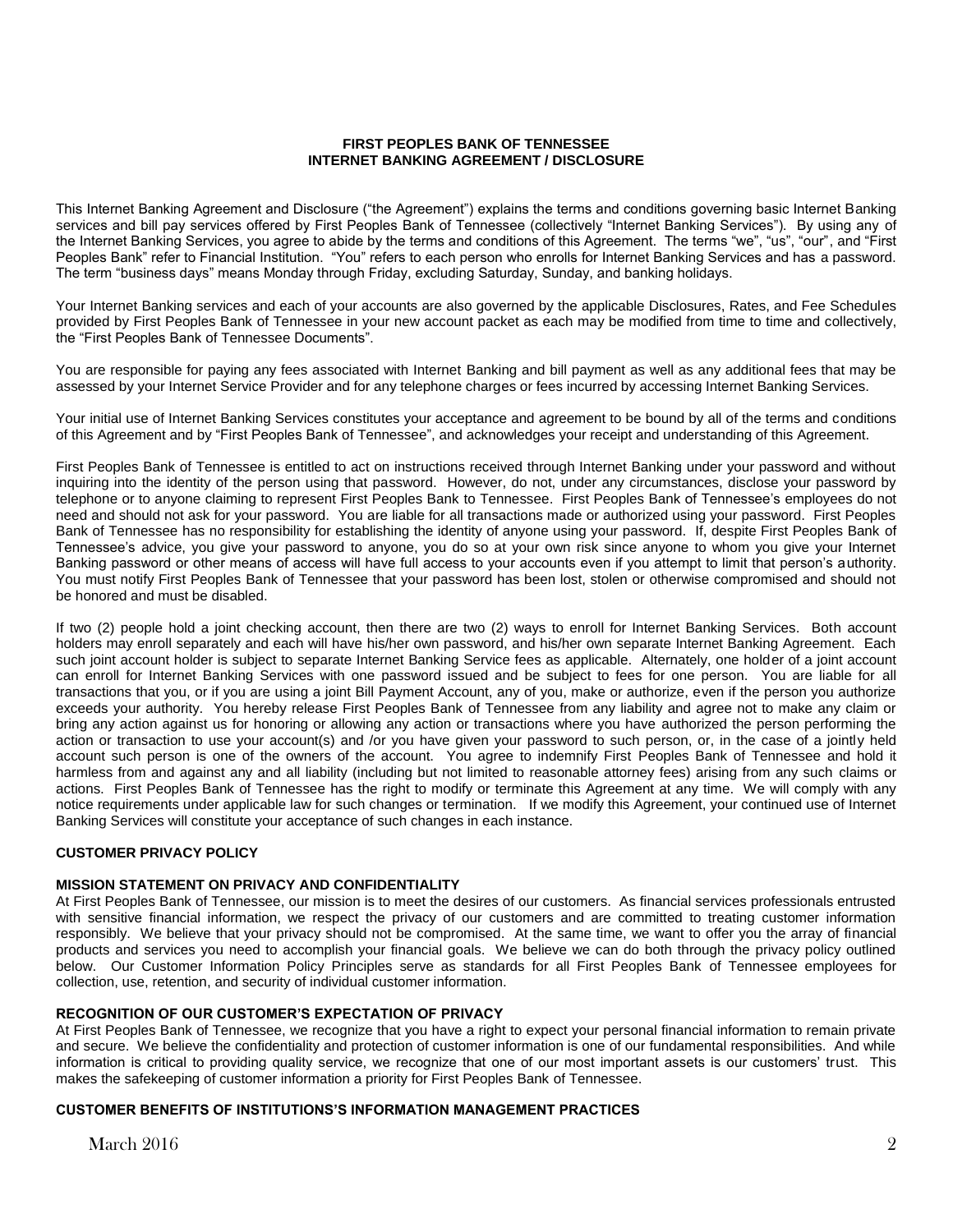We collect, retain, and use information about our customers only where we reasonably believe that it will help administer our business or provide products, services, and other opportunities to you. We collect and retain information about you only for specific business purposes – and we will tell you why we are collecting and retaining it upon your request. We use information to protect and administer your records, accounts, and funds; to comply with certain laws and regulations; to help us design or improve our products and services; and to understand your financial needs so that we can provide you with quality products and superior service.

### **MAINTENANCE OF ACCURATE INFORMATION**

First Peoples Bank of Tennessee has established procedures to ensure that your financial information is accurate, current, and complete, in accordance with reasonable commercial standards. Should you ever believe that our records contain inaccurate or incomplete information about you, please notify us. We will investigate your concerns and correct any inaccuracies.

#### **LIMITATIONS ON EMPLOYEE ACCESS TO INFORMATION**

At First Peoples Bank of Tennessee, employees are educated on the importance of maintaining the confidentiality of customer information and on these Privacy Principles. Because of the importance of these issues, all First Peoples Bank of Tennessee employees are responsible for maintaining the confidentiality of customer information and employees who violate these Privacy Principles will be subject to disciplinary measures.

#### **PROTECTION OF INFORMATION VIA ESTABLISHED SECURITY PROCEDURES**

First Peoples Bank of Tennessee safeguards information according to established security standards and procedures, and we continually assess new technology for protecting information. Our employees are trained to understand and comply with these information principles.

#### **RESTRICTIONS ON THE DISCLOSURE OF ACCOUNT INFORMATION**

We do not reveal specific information about your accounts or other personally identifiable data to unaffiliated third parties for their independent use unless:

- 1. You request or authorize it,
- 2. The information is provided to help complete a transaction initiated by you,
- 3. The information is provided to a reputable credit bureau or similar information reporting agency,
- 4. The disclosure otherwise is lawfully permitted or required.

#### **MAINTAINING CUSTOMER PRIVACY IN BUSINESS RELATIONSHIPS WITH THIRD PARTIES**

At times, it is necessary to provide personally identifiable information about our customers to a third party such as the data processing service company. When the Bank conducts business with third parties, it requires its vendors and suppliers to maintain similar standards of conduct regarding the privacy of personally identifiable customer information provided to them.

#### **PROVIDING PRIVACY INFORMATION TO CUSTOMERS AND RESPONDING TO INQUIRIES**

First Peoples Bank of Tennessee recognizes and respects the privacy expectations of our customers. We want our customers to understand our commitment to privacy in our use of customer information. As a result of our commitment, we have developed these Privacy Principles which are made readily available to our customers. Customers who have questions about these Privacy Principles or have a question about the privacy of their customer information should call (865) 475-9052, or write First Peoples Bank of Tennessee, P.O. Box 590, Jefferson City, Tennessee, 37760, or contact the Branch Managers at any of our convenient locations listed on our website.

#### **BILL PAYING AGREEMENT**

This is your Bill Paying Agreement with First Peoples Bank of Tennessee. You may use First Peoples Bank of Tennessee's bill paying service, FPB Bill Pay, to direct First Peoples Bank of Tennessee to make your payments from your designated checking (account) to the Merchants you choose in accordance with this Agreement. The terms and conditions of this Agreement are in addition to the Account agreements, disclosures, and other documents in effect from time to time governing your Account (the Account Rules).

"You" or "your" means each person who signs the bill paying enrollment form or is otherwise authorized to use the service. "Merchant" means anyone, including the Financial Institution, you designate and the Financial Institution accepts as a payee.

#### **INTERNET BANKING AND BILL PAYMENT SERVICE AGREEMENT**

This Internet Banking and Bill Payment Agreement (the "Agreement") explains the terms and conditions governing the use of basis Internet Banking Services and Bill Payment Services offered by First Peoples Bank of Tennessee. All Internet Banking Services of any kind offered by First Peoples Bank (including, but not limited to funds transfers and bill payment services) will be referred to collectively as "Internet Banking Services" in this Agreement. "I" refers to each person(s) authorized to use any account at First Peoples Bank and any person(s) who has been given a PIN or password chosen by the customer. The term "business day" means all days except Saturday, Sunday and all banking holidays.

All Internet Banking Services offered by First Peoples Bank of Tennessee are governed by this Agreement, as well as applicable Federal Regulatory disclosures and the Deposit Account Terms and Conditions of First Peoples Bank. All applicable fee schedules published by First Peoples Bank of Tennessee from time to time will apply to the Internet Banking Services. You are responsible for the payment of any fees incurred by you on any account, for any service, at any time. You agree to pay all such fees upon request of First Peoples Bank of Tennessee. Further, you agree to pay all telephone charges or fees incurred by you in accessing Internet Banking Services. Internet Banking Services requires you to have Internet access established.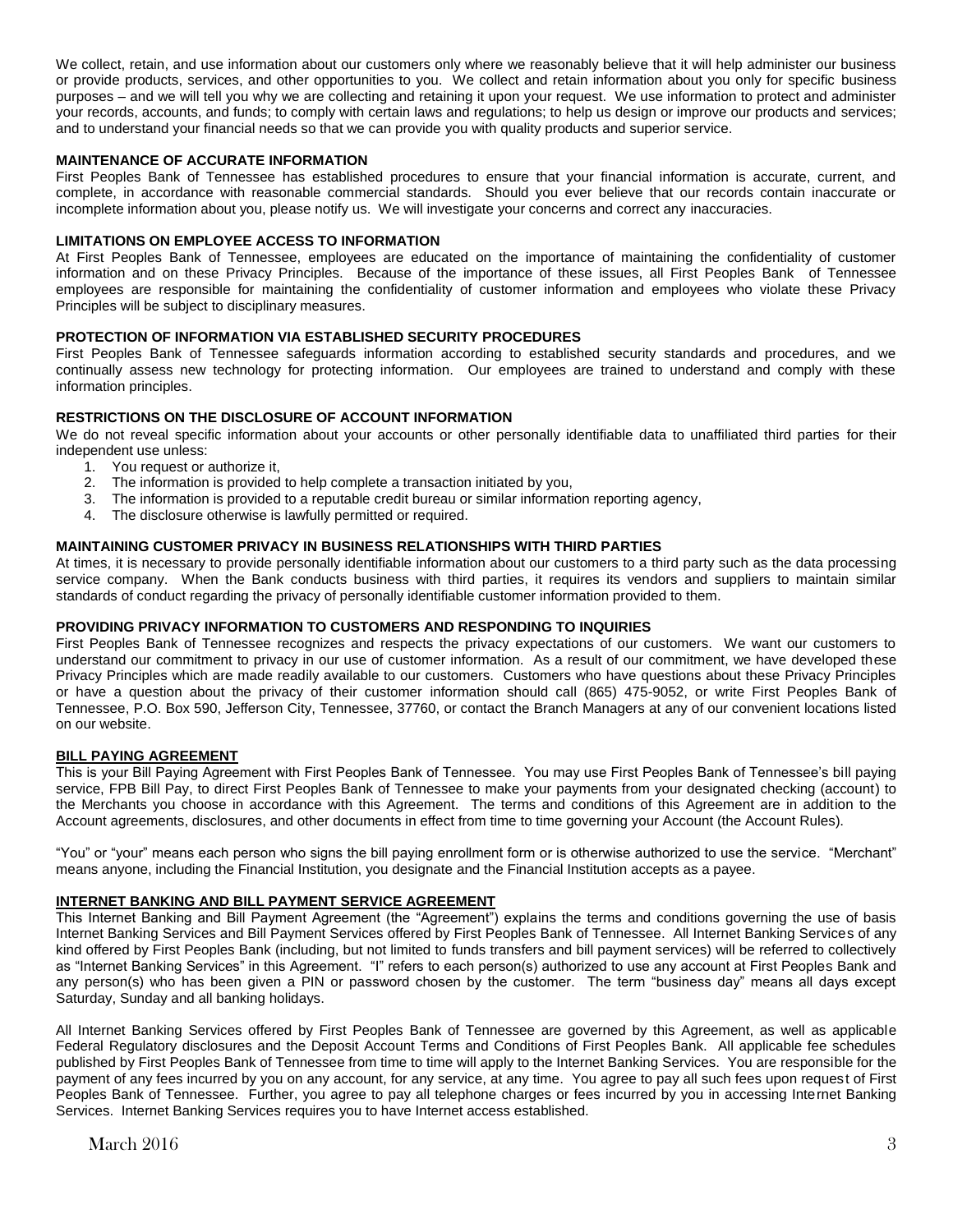## **By Submitting this Form:**

- 1. I agree that my use of the Internet Banking Services will confirm that I have completed and reviewed this Agreement and applicable disclosures, both of which First Peoples Bank may amend from time to time. My initial use of any Internet Banking Service in connection with my account(s) at First Peoples Bank constitutes my acceptance and agreement to be bound by all of the terms and conditions of this Agreement and of the Deposit Account Terms and Conditions.
- 2. I understand my password or PIN can be used to expend funds from my account and this code must be safeguarded. I authorize First Peoples Bank of Tennessee and its agents to follow any instructions transmitted by use of this code, and I agree to be bound thereby. If accessing a business or non-commercial account, I certify I am authorized to use the PIN or password. First Peoples Bank of Tennessee is entitled to act upon instructions received through any Internet Banking Service under my PIN or password without inquiring into the identity of the person using the PIN or password. However, I agree I will not, under any circumstances, disclose my PIN or password to any person. I acknowledge that no employee of First Peoples Bank of Tennessee needs or should ever ask for my PIN or password. I am liable for all transactions made or authorized using my PIN or password. First Peoples Bank of Tennessee has no responsibility for establishing the identity of any person or determining the validity of any transaction received using my PIN or password. If I provide my PIN or password to anyone, I authorize any transactions carried out by that person. First Peoples Bank of Tennessee assumes all transactions authorized by my PIN or password is legitimate. I hereby indemnify and release First Peoples Bank of Tennessee from any and all liability and agree not to make any claim against First Peoples Bank of Tennessee in honoring or allowing any actions or transactions where I have authorized the person performing the action or transaction to use my account or when I have provided my PIN or password to that person.
- 3. I will notify First Peoples Bank of Tennessee at once if I believe another person has improperly obtained my PIN or password or has carried out an unauthorized transaction(s). At any time, I may ask First Peoples Bank of Tennessee to disable my PIN or password and issue a new one to me.
- 4. If you have a business account, you are liable for all transactions that occur on the account. The owner of the business account authorizes all transactions made by other persons. The owner of the business account agrees to be liable for any other parties designated (by being given the PIN or password) to conduct business on the account(s).
- 5. For multiple party accounts, each person on a multiple party account will be liable for all transactions that are made on that account. Each person on a multiple party account authorizes all transactions made by any other signer(s) on the account(s). Each owner(s) on a multiple party account(s) agrees to be liable for the actions of the other owner(s) on the account. The limitations of liability set forth in this Agreement are subject to, and limited by, any State or Federal law to the contrary.
- 6. First Peoples Bank of Tennessee has the right to modify or terminate this Agreement or the Deposit Account Terms and Conditions at any time. When making changes, First Peoples Bank of Tennessee will comply with all legal notice requirements. Once this Agreement is terminated, First Peoples Bank of Tennessee will not allow any additional transactions on the account, nor will additional Internet Banking Services be permitted. If this Agreement is modified, my continued use of the Account will represent my acceptance of the changes.
- 7. In order to take advantage of other Internet Banking and Bill Payment Services offered, I understand I must complete this Agreement and establish basic Internet Banking Services with First Peoples Bank of Tennessee. All services later added are covered under this Agreement and my signature authorizes First Peoples Bank of Tennessee to carry out transactions under any other Internet Banking Services I decide to use or set up at a future date, such as Bill Payment Services. By using any new service, I agree to be bound by the terms communicated to me in advance.
- 8. First Peoples Bank of Tennessee will not provide any receipt or documentation of transactions other than regular account statements.

### **LIABILITY**

You are solely responsible for controlling the safekeeping of, and access to, your password. You are liable for all transactions you make or you authorize another person to make even if that person exceeds his or her authority. If you want to terminate another person's authority, you must notify First Peoples Bank of Tennessee and arrange to change your password. You will be responsible for any bill Payment request you make that contains an error or is a duplicate of another Bill Payment. First Peoples Bank of Tennessee is not responsible for a Bill Payment that is not made if you did not properly follow the instructions for making a Bill Payment. First Peoples Bank of Tennessee is not liable for any Failure to make a Bill Payment if you fail to promptly notify us after you learn that you have not received the credit from a Merchant for a Bill Payment. First Peoples Bank of Tennessee is not responsible for your acts or omissions or those of any other person, including, without limitation, any transmission or communications facility, and no such party shall be deemed to be First Peoples Bank of Tennessee's agent. In any event, First Peoples Bank of Tennessee will not be liable for any special, consequential, incidental, or punitive losses, damages, or expenses in connection with this Agreement or the Service, even if First Peoples Bank of Tennessee has knowledge of the possibility of them. First Peoples Bank of Tennessee is not liable to act or delay in acting if it is caused, in whole or in part, by any cause beyond First Peoples Bank of Tennessee's control.

# **ADMENDMENT AND TERMINATION**

First Peoples Bank of Tennessee has the right to change this Agreement at any time by notice mailed to you at the last address shown for the Account on our records by posting notice in branches of First Peoples Bank of Tennessee, or as otherwise permitted by law.

First Peoples Bank of Tennessee has the right to terminate this Agreement at any time. You may terminate this Agreement by written notice to First Peoples Bank of Tennessee. First Peoples Bank of Tennessee is not responsible for any fixed payment made before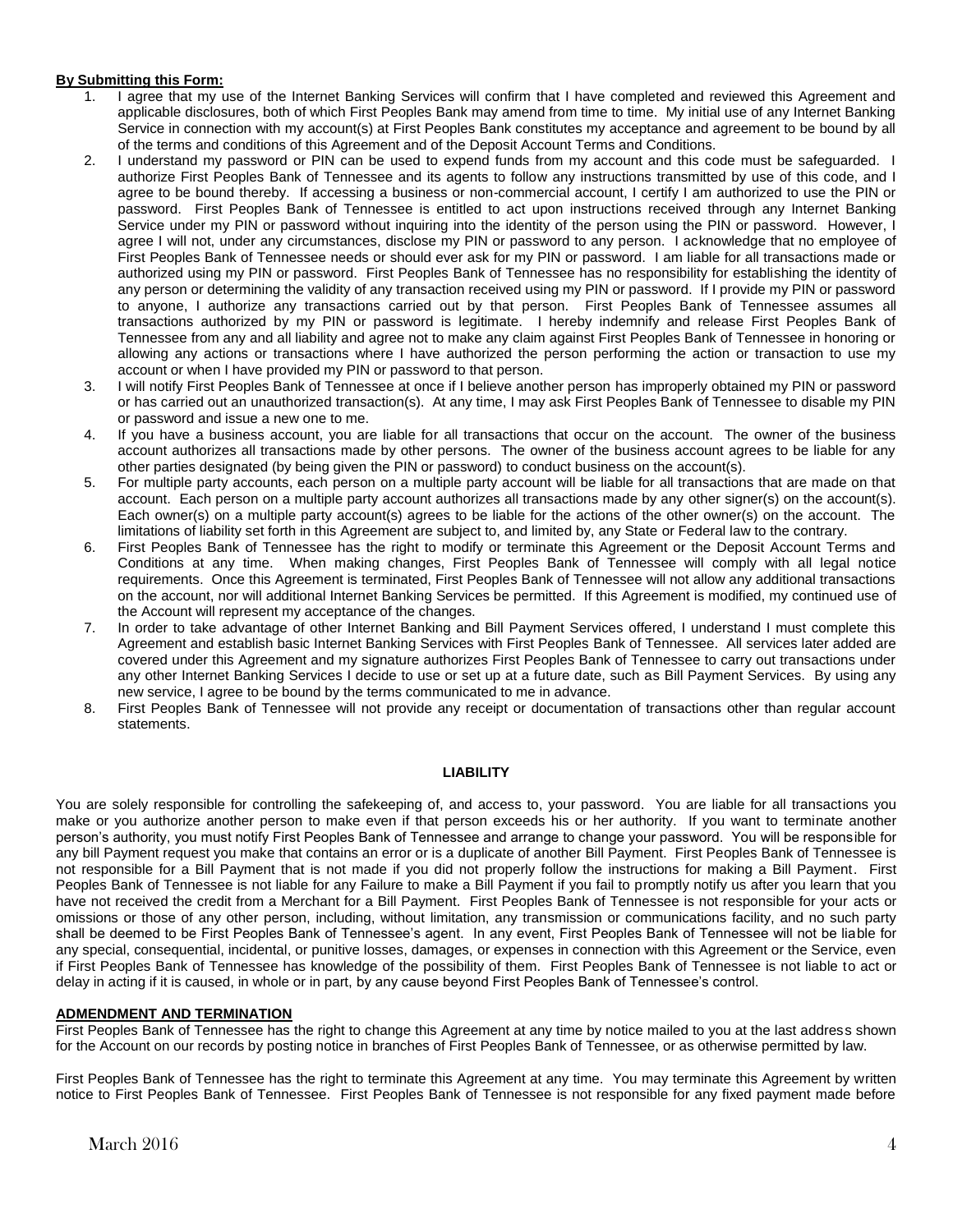First Peoples Bank of Tennessee has a reasonable opportunity to act on your termination notice. You remain obligated for any payments made by First Peoples Bank of Tennessee on your behalf.

## **FEES**

First Peoples Bank of Tennessee does not currently charge a fee for On-line Banking or Bill Pay Service. However, First Peoples Bank of Tennessee reserves the right to begin charging a reasonable fee for the service upon thirty (30) days written notice to you.

#### **Mobile Banking Agreement and Specific Disclosure Information Required By Federal Law**

First Peoples Bank of Tennessee strives to provide you with quality, dependable Mobile Banking services. By enrolling in this service, you agree to all the terms and conditions contained in this Agreement, and accept the Specific Disclosure Information Required by Federal Law incorporated herein.

We may periodically update our Mobile Banking services and offer new or revised features/services to you in the future. These new or revised features/services will be governed by this agreement and by any terms and conditions provided to you at the time the new or changed feature/service is made available or, if applicable, when you enroll for the new feature/service. We may amend these terms and conditions and modify or cancel the Mobile Banking services we offer without notice, except as may be required by law.

As used in this agreement for Mobile Banking services, the following words are defined as shown below:

- **Account(s)** means your eligible First Peoples Bank of Tennessee checking, savings, loan, or other First Peoples Bank of Tennessee products that may be accessed through Mobile Banking.
- **Device** means a supportable mobile device, including a cellular phone or other mobile device that is web-enabled and allows secure encrypted traffic, which is also capable of receiving text messages. Please consult your wireless provider to determine whether you will be charged fees for data or text messaging services.
- **Mobile Banking** means the banking services accessible by you from the device you have registered with us.
- **You and Yours** means each person authorized to access your account(s) who applies for the Mobile Banking service.
- **We, Us and Bank** means First Peoples Bank of Tennessee.

Mobile Banking is offered as a convenience and supplemental service to our Online Banking Services. It will not replace Online Banking from your personal computer or other methods, such as telephone banking, you use for managing your accounts and services with us. Mobile Banking allows you to access your Bank account information, make payments, transfer funds and conduct other banking transactions. You must be enrolled to use the Bank's Online Banking service. Enrollment for this service cannot be completed online. We must have your request in writing by having you complete the Bank's *Internet Banking Agreement/Application.* This agreement/application can be accessed and printed from our website. You must then complete the form, sign it and deliver it in person or by mail to one of our offices. You can activate your Device within the Online Banking System. Information about First Peoples Bank of Tennessee's Mobile Banking service is available at any of our offices and on our website at [www.firstpeoplesbank.net.](http://www.firstpeoplesbank.net/) We reserve the right to limit the types and number of accounts to which you could have access. We reserve the right to refuse to complete any transaction you request through Mobile Banking. We also reserve the right to modify the scope of this service at any time.

Mobile Banking may not be accessible through some network carriers and this service may not be supportable for all devices. First Peoples Bank of Tennessee cannot guarantee and is not responsible for the availability of data services provided by your mobile carrier, including data outages or *out of range* issues.

Some of the features that are currently available to you through our Mobile Banking service are as follows:

- View Account Balances
- View Transaction History
- View Bill Pay History
- Receive Alerts
- Transfer Funds Between Accounts Held At First Peoples Bank of Tennessee
- Bank to Bank Transfers
- Pay Bills On-Line
- Secure Messaging
- Multi-Factor Authentication

If you submit your transfer request prior to the deadline established by us for the transfer service, you will initiate an immediate transfer via Mobile Banking. Transfer transaction requests received after 6:00 p.m. EST on business days and transfer transactions requested on Saturdays, Sundays or holidays on which the Bank is closed will be processed on the Bank's next business day.

You must have sufficient funds available in the selected account at the time the transfer request is received. These available funds may include Bounce Protection or an Overdraft Protection Line of Credit. We may process transfers that exceed your available balance at our sole discretion. If we process the transfer, you agree to cover any overdraft amount plus any applicable fees.

March  $2016$  5 Federal regulations require financial institutions to limit the number and method withdrawals may be made from a savings or money market account. Each transfer from a savings account or money market account using Mobile Banking is counted as one of the six limited transactions permitted each statement cycle period. These limitations are described in the Deposit Account Agreement and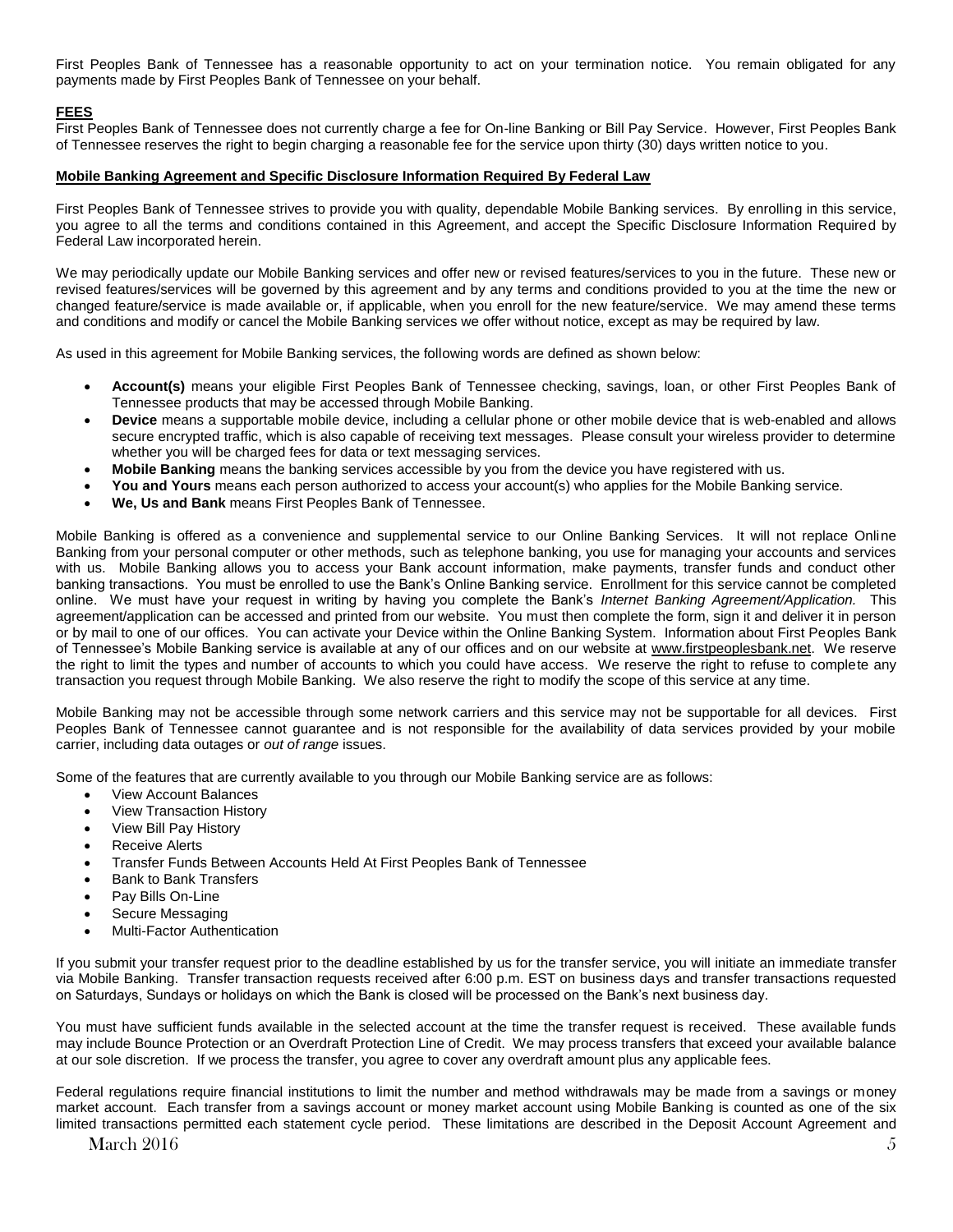Disclosures. You may be subject to fees or account type conversion if you exceed the transaction limits of your account using Mobile Banking or other methods.

We may limit the type, frequency and amount of transfers for security purposes and may change or impose the limits without notice at our option. You agree to confirm the completion of each transfer in your account balance and transaction history before withdrawing transferred funds.

In order to properly use Mobile Banking, you should review and follow the instructions provided on our website. You agree to accept responsibility for learning how to use Mobile Banking in accordance with the online instructions and agree that you will contact us directly at 865-475-9052 if you have problems with Mobile Banking. We may modify the service from time to time at our sole discretion. In the event of any modifications, you are responsible for making sure you understand how to use Mobile Banking as modified. You also accept responsibility for the proper use of your device. We will not be liable for any losses caused by your failure to properly use the service or your device.

Your secret code (PIN) will give you access to your accounts via Mobile Banking. For security purposes, it is recommended that you memorize your PIN and do not write it down. We also recommend that you change your PIN regularly to try and avoid misappropriation by a third-party. You are responsible for keeping your PIN and account data confidential. When you give someone your PIN, you are authorizing that person to use Internet Mobile Banking and on-line financial services and you are responsible for all transactions performed using your PIN. In addition, fraudulent transactions initiated using your PIN will be charged against your account(s).

You agree that when using the Bank's Mobile Banking service, you remain subject to the terms and conditions of your existing agreements with any unaffiliated service providers, including but not limited to, your mobile service provider and that this agreement does not amend or supersede any of those agreements. You understand that those agreements may provide for fees, limitations and restrictions which might impact your use of Mobile Banking, such as data usage or text messaging charges imposed on you by your mobile service provider for your use of or interaction with Mobile Banking. You further agree to be solely responsible for all such fees, limitations and restrictions. You agree that only your mobile service provider is responsible for its products and services and you agree to resolve any problems with your mobile service provider directly without involving the Bank.

Any deposit account, loan or other banking product accessed through this service is also subject to the Account Agreements and Disclosures provided at the time of account opening. You should review the account disclosures carefully, as they may include transaction limitations and fees which may apply to your use of Mobile Banking.

You agree that you will not hold us liable for any damages resulting from a receiver's decision to accept or not to accept a payment made through the Mobile Service.

You also agree to the following by enrolling for Mobile Banking or by using the service:

- You represent that you are the legal owner of accounts and other financial information which may be accessed via Mobile Banking. You represent and agree that all information you provide to us in connection with Mobile Banking is accurate, current and complete and that you have the right to provide such information to us for the purpose of using Mobile Banking. You agree to not misrepresent your identity or your account information. You agree to keep your account information up to date and accurate. You represent that you are an authorized user of the device you will use to access Mobile Banking.
- You agree to take every precaution to ensure the safety, security and integrity of your account and transactions when using Mobile Banking. You agree to not leave your device unattended while logged into Mobile Banking and to log off immediately at the completion of each access by you. You agree not to provide your username, password or other access information to any unauthorized person. If you permit other persons to use your device, your login information or other means to access Mobile Banking, you are responsible for any transactions they authorize and we will not be liable for any resulting damages to you. You agree to not use any personally identifiable information when creating shortcuts to your account. We make no representation that any content or use of Mobile Banking is available for use in locations outside of the United States. Accessing Mobile Banking from locations outside of the United States is at your own risk.
- You agree not to use Mobile Banking or the content or information delivered through Mobile Banking in any way that would
	- a. Infringe any third-party copyright, patent, trademark, trade secret or other proprietary rights or rights of privacy, including any rights in the software;
	- b. Be fraudulent or involve the sale of counterfeit or stolen items, including but not limited to, use of Mobile Banking to impersonate another person or entity;
	- c. Violate any law, statute, ordinance or regulation, including but not limited to, those governing export control, consumer protection, unfair competition, anti-discrimination or false advertising;
	- d. Be false, misleading or inaccurate;
	- e. Create liability for us or our affiliates or service providers, or cause us to lose in whole or in part the services of any of our service providers;
	- f. Be defamatory, libelous, unlawfully threatening or unlawfully harassing;
	- g. Potentially be perceived as illegal, offensive or objectionable;
	- h. Interfere with or disrupt computer networks connected to Mobile Banking;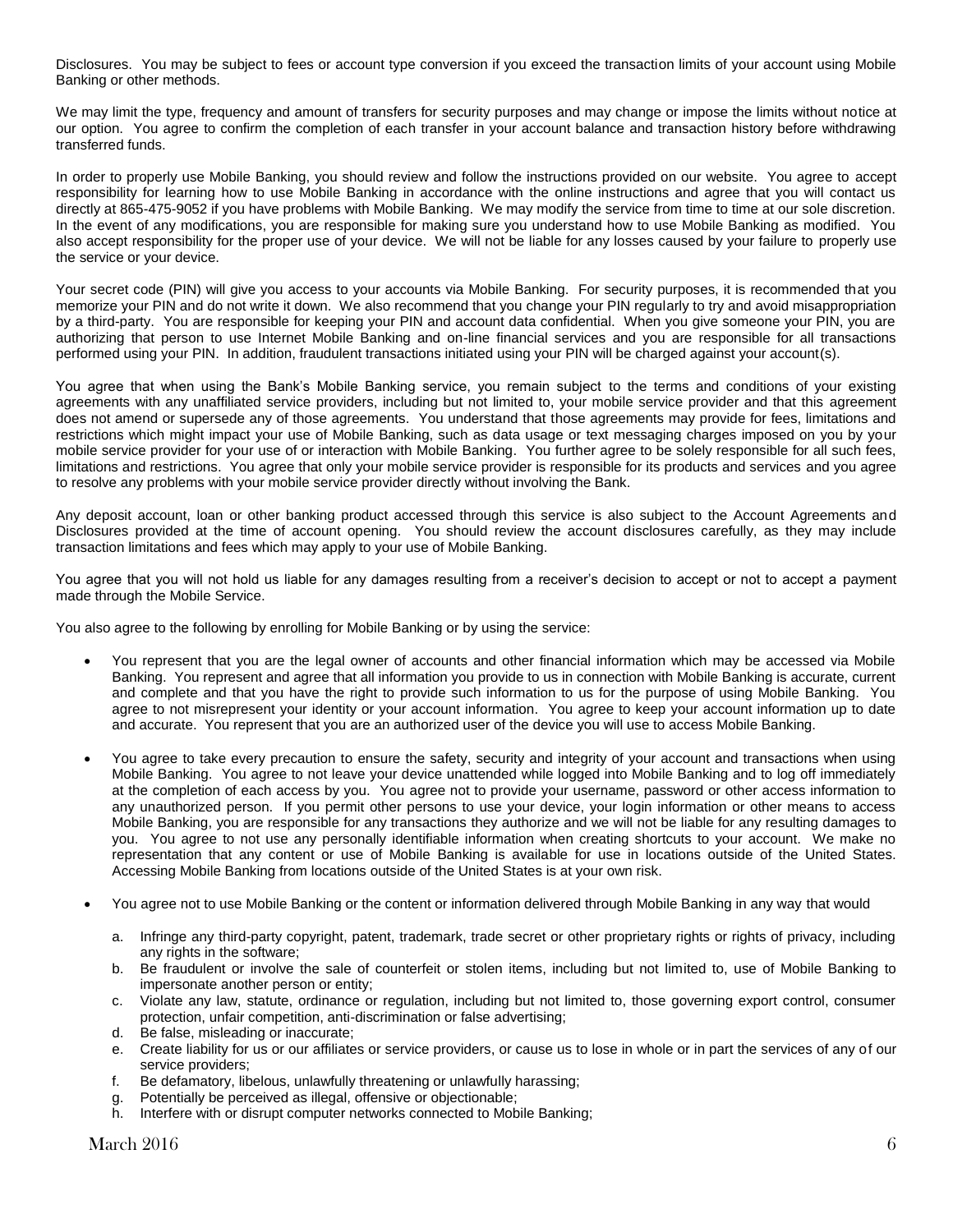- i. Interfere with or disrupt the use of Mobile Banking by any other user; or
- j. Use Mobile Banking in such a manner as to gain unauthorized entry or access to the computer systems of others.
- You agree that the Bank's Mobile Banking service is only for the personal or business use of individuals authorized to access your account information. You agree to not make any commercial use of Mobile Banking or resell, lease, rent or distribute access to Mobile Banking.
- You may not gain, or attempt to gain, access to any Mobile Banking and/or related server, network, or data not specifically permitted to you, and you must not include any obscene, libelous, scandalous or defamatory content in any communications regarding First Peoples Bank of Tennessee.
- Unless caused by our intentional misconduct or gross negligence, you agree to indemnify, defend and hold harmless First Peoples Bank of Tennessee, its affiliates, directors, officers, employees, consultants, agents, service providers and licensors from any and all third-party claims, liability, damages, expenses and costs including but not limited to, reasonable attorneys' fees, caused by or arising from
	- a. a third-party claim, dispute, action, allegation of infringement, misuse or misappropriation based on information, data, files or otherwise in connection with the service;
	- b. your violation of any law or rights of a third party; or
	- c. your use, or use by a third-party of Mobile Banking.
- First Peoples Bank of Tennessee is not responsible for any electronic virus that you may encounter using Mobile Banking. We encourage you to use a reliable virus protection product to detect and remove viruses. First Peoples Bank of Tennessee does not endorse products or services offered by any company or person linked to Mobile Banking nor is First Peoples Bank of Tennessee responsible for any software or the content of any information published on the website of any third party. You should take precautions when downloading files from websites to protect your Device and data from viruses and other destructive programs.
- You indemnify, defend and hold harmless First Peoples Bank of Tennessee and its officers, employees, directors, suppliers and agents, in their individual capacities or otherwise, from and against any losses arising out of: (1) your negligence; (2) your failure to comply with applicable law; or (3) your failure to comply with the terms of this Agreement.
- First Peoples Bank of Tennessee may assign its rights and/or delegate all or a portion of its duties under this Agreement to a third party. We may also assign or delegate certain rights and responsibilities under this Agreement to independent contractors or other third parties. You may not assign this Agreement to any other party.
- First Peoples Bank of Tennessee shall not be responsible for any attempted use of Mobile Banking on equipment or for transaction errors or failure resulting from the malfunction or failure of the Device or peripheral equipment you use. In no event shall First Peoples Bank of Tennessee be liable for any loss, damage or injury from whatever cause, nor shall we be liable for any direct, indirect, special or consequential damages arising from or connected in any way with the use or maintenance of the Device or peripheral equipment you use.
- First Peoples Bank of Tennessee reserves the right to terminate this Agreement or to change the charges, fees or other terms described in this Agreement at any time. When changes are made, we will notify you either by: (1) electronic mail if you have agreed to receive communication electronically or (2) physical mail at the address shown in our records. You agree to promptly notify us of any change to your address.
- If there is a conflict between the terms and conditions of this Agreement and one or more terms contained in another agreement between you and First Peoples Bank of Tennessee, this Agreement will control as it is applicable to Mobile Banking.
- If any terms, portion, or provision of this Agreement is determined to be illegal or invalid (or incapable of being enforced by any regulations, laws, or a court of law), such invalidation of such term, portion, or provision of this Agreement does not invalidate the remaining term, portion, or provision of this Agreement and they shall remain in full force and effect. Upon a determination that any term, portion, or provision is illegal or invalid (or incapable of being enforced), you and First Peoples Bank of Tennessee agree in good faith to modify this Agreement so as to effect the original intent of the parties to closely expressing the original intention of the invalid or unenforceable term or provision.

## **SPECIFIC DISCLOSURE INFORMATION REQUIRED BY FEDERAL LAW**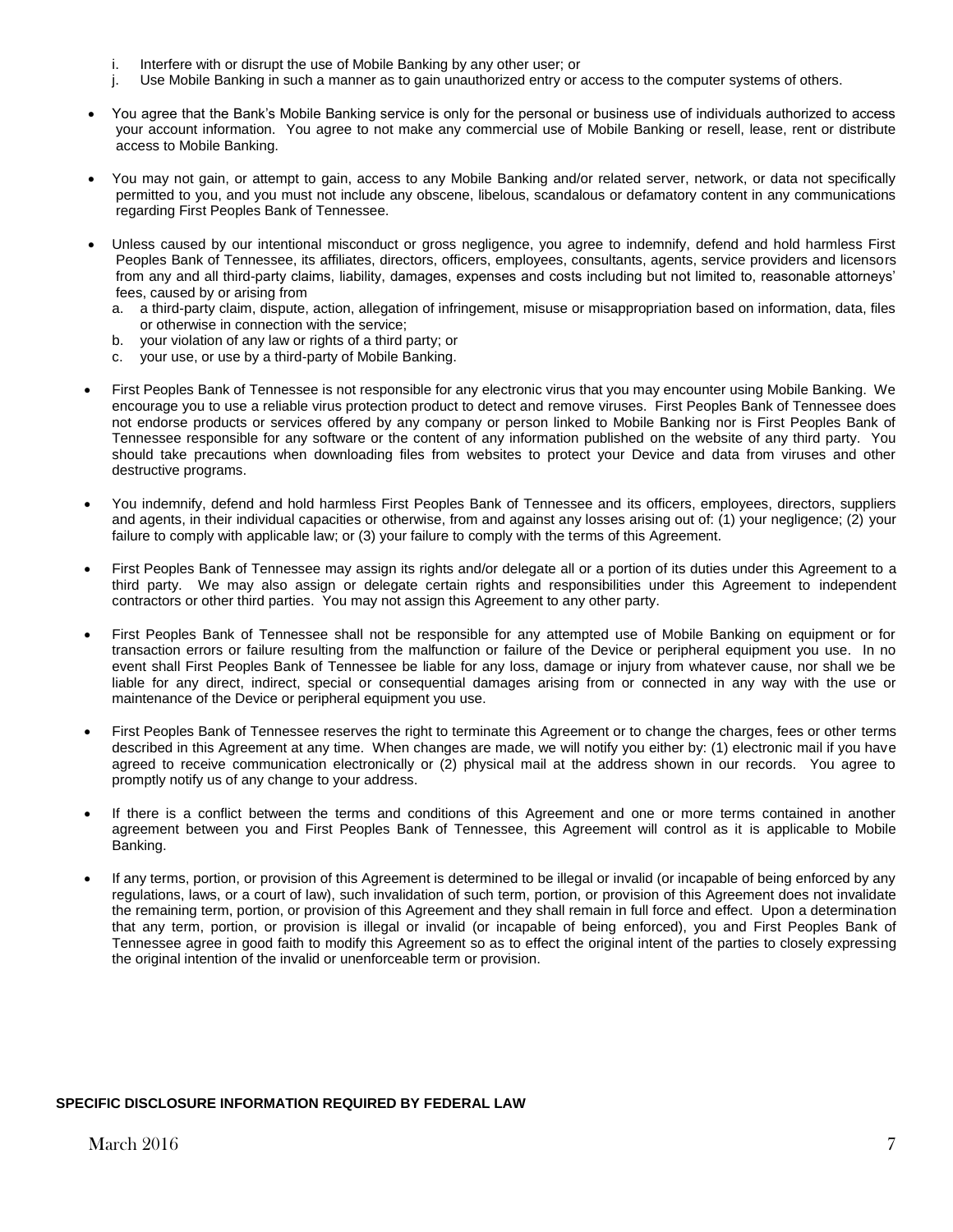The following disclosures are provided to you in accordance with federal law.

# **SERVICES**

Through Mobile Banking, you can manage eligible accounts from your Device. Mobile Banking can be used to conduct any of the following on-line financial transactions:

- Obtain balances and transaction histories on all eligible accounts including your checking, savings, and loan (accounts) enrolled in Mobile Banking (All account balances and transaction histories reflect activity through the close of the previous banking day);
- Transfer money between your checking and savings. (The number of transfers you can make from account is limited as described in the applicable account agreement. In addition, if a hold is placed on any funds deposited in an eligible account, you may not transfer the portion of funds being held until that hold expires);
- Bank to Bank Transfers;
- Transfer money to pay us for overdraft protection, consumer loans, home equity loans, or certain other eligible loans;
- Transfer funds from your eligible accounts to United States merchants in payment for goods and/or services,
- Pay bills directly by Mobile Banking from your checking and savings accounts in the amounts and on the days you request.

In addition to this Agreement, all transfers made by use of your Device and secret code are subject to the terms and conditions contained in the signature cards and the applicable customer agreement for your account or accounts. This Agreement is made as part of that customer agreement. We may, from time to time, introduce new on-line financial services. By using those services when they become available, you agree to be bound by the terms contained in this Agreement, and its subsequent amendments.

## **LIMITATIONS ON FREQUENCY AND DOLLAR AMOUNT OF TRANSFERS**

Subject to your mobile service provider permitted transactions, transfers are limited regarding the following:

- Any account that requires two or more signatures to make withdrawals, transfers or other transactions is not eligible for Mobile Banking.
- Transfers and bill payments are limited up to a daily limit based on the available balance in your accounts.
- Transfers from a money market deposit account or a savings account to another account or to third parties by pre-authorized, automatic, or telephone transfer are limited to six per month (including by check, debit card, or similar order to third parties).

There are types of payments that may be prohibited through Mobile Banking or by Federal or applicable law. These payments include but are not limited to:

- Payments that violate any law, statute, ordinance or regulation.
- Payments to or from persons or entities located outside of the United States and its territories; and
- Payments related to activities such as:
	- taxes or court-directed payments,
	- terrorism or terrorist financing,
	- money-laundering,
	- controlled substances,
	- assisting in illegal activity;
	- gambling,
	- illegal sexually-oriented products,
	- the promotion of hate, violence, defamation, offensiveness, obscenity, indecency, vulgarity, or harassment,
	- schemes (such as pyramiding, ponzi, exploitation, credit repair, stored-value/check cashing/currency exchanging); or
	- infringement of copyrights, patents, trademarks, trade secrets or other proprietary rights or rights of privacy.

### **FEES**

- We do not charge fees or transaction fees for use of Mobile Banking at this time.
- Please refer to the applicable customer agreement and fee schedule for fees associated with your account(s).
- You may be charged fees by your mobile service or telephone provider, of which you should refer to your applicable agreements with or contact your mobile service or telephone provider. You are responsible for any and all telephone access fees and/or Internet service fees that may be assessed by your Device mobile service provider or telephone company.

Please see our latest fee schedule or call 865-475-9052 for our stop payment fee for each stop payment, or returned item fee or overdraft fee if incurred.

When you use an ATM not owned by us, you may be charged a fee by the ATM operator or any network used (and you may be charged a fee for a balance inquiry even if you do not complete a fund transfer).

# **SUMMARY OF YOUR LIABILITY FOR UNAUTHORIZED ELECTRONIC FUND TRANSFER TRANSACTIONS**

Tell us AT ONCE if you believe your Device or secret code has been lost or stolen, or if you believe that an electronic fund transfer has been made without your permission using information from your check. Telephoning is the best way of keeping your possible losses down. You could lose all the money in your account (plus your maximum overdraft line of credit). If you tell us within 2 business days after you learn of the loss or theft of your Device or secret code, you can lose no more than \$50 if someone used your Device or secret code without your permission.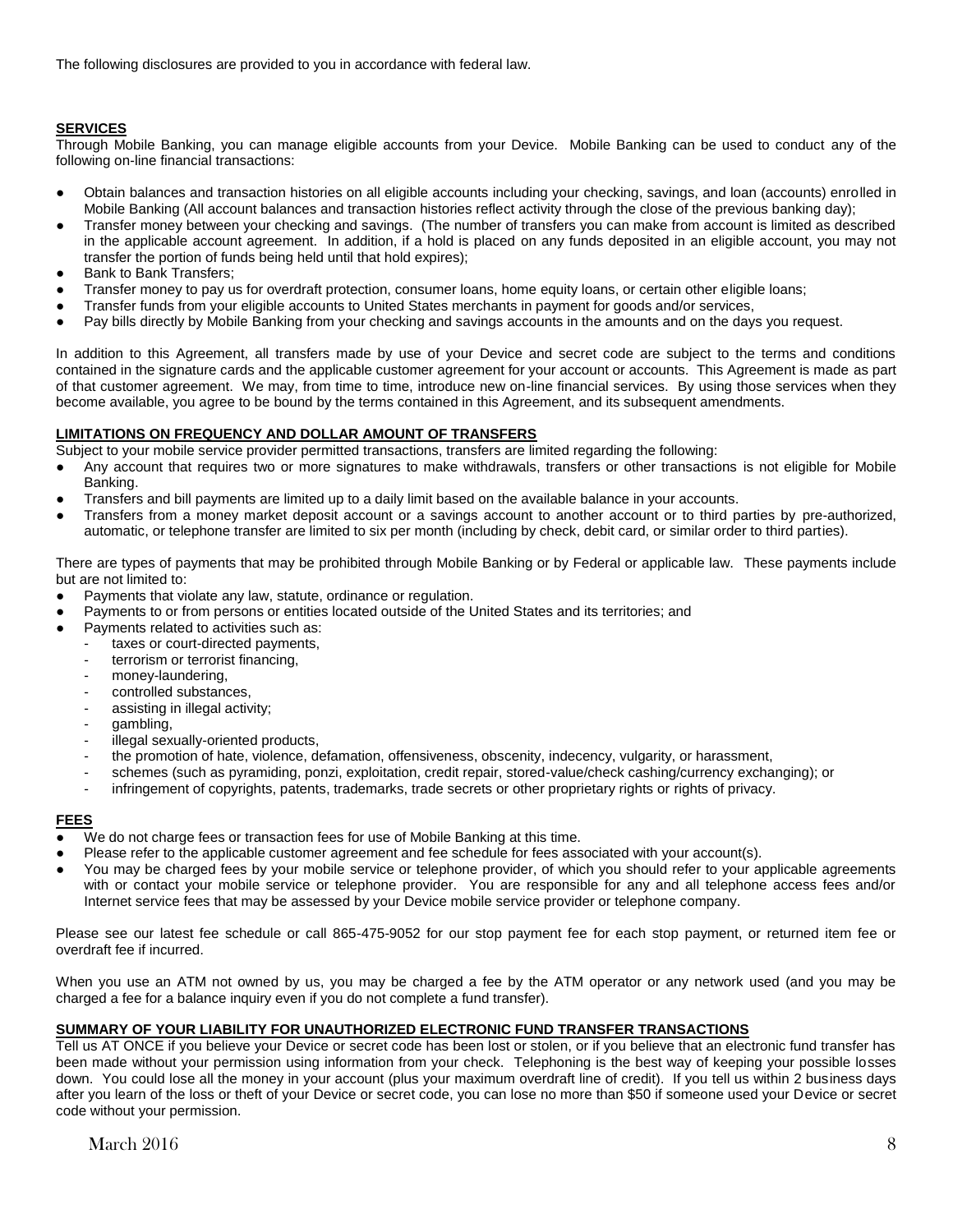If you do NOT tell us within 2 business days after you learn of the loss or theft of your Device or code, and we can prove we could have stopped someone from using your Device or secret code without your permission if you had told us, you could lose as much as \$500.

Also, if your statement shows transfers that you did not make, including those made by the Device, code or other means, tell us at once. If you do not tell us within 60 days after the statement was mailed to you, you may not get back any money you lost after the 60 days if we can prove that we could have stopped someone from taking the money if you had told us in time. If a good reason (such as a long trip or a hospital stay) kept you from telling us, we will extend the time periods.

## **TELEPHONE NUMBER AND ADDRESS TO BE NOTIFIED IN EVENT OF UNAUTHORIZED TRANSFER**

If you believe your Device or secret code has been lost or stolen or that someone has transferred or may transfer money from your account or accounts without your permission, call 865-475-9052 or write: First Peoples Bank of Tennessee, Bookkeeping Department, P. O. Box 590, Jefferson City, TN 37760.

## **BUSINESS DAYS**

For purposes of these disclosures, our business days are Monday through Friday. Holidays are not included.

You can usually access on-line financial services seven (7) days a week, twenty-four (24) hours a day. However, at certain times, some or all of Mobile Banking or on-line financial services may not be available due to system maintenance or reasons beyond our control. We do not warrant that Mobile Banking or on-line financial Services will be available at all times. When unavailable, you may use our telephone banking system, an automated teller machine ("ATM"), or one of our branch offices to conduct your transactions.

# **SUMMARY OF YOUR RIGHT TO RECEIVE DOCUMENTATION OF TRANSFERS**

- (A) Terminal Transfers. You can get a receipt at the time you make any transfer to or from your account using one of our automated teller machines or point-of-sale terminals. For purchases and cash advances using your Mobile Banking, you will get a receipt from the merchant or financial institution for each transaction. You may not receive a receipt if the amount of the transfer is \$15.00 or less.
- (B) Preauthorized Credits. If you have arranged to have direct deposits made to your account at least once every 60 days from the same person or company, you can call us at 865-475-9052 to find out whether or not the deposit has been made.
- (C) Periodic Statements. You will get a monthly account statement concerning your checking account and a quarterly account statement covering your savings account unless there are no transfers in a particular month to or from your savings account. In any case, you will get the statement covering your savings account at least quarterly.

## **RIGHT TO STOP PAYMENT**

- (A) Right To Stop Payment and Procedure for Doing So. If you have told us in advance to make regular payments out of your account, you can stop any of these payments. Here is how: Call us at 865-475-9052 or write us at First Peoples Bank of Tennessee, Bookkeeping Department, P. O. Box 590, Jefferson City, TN 37760 in time for us to receive your request three business days or more before the payment is scheduled to be made. If you call, we may also require you to put your request in writing and get it to us within 14 days after you call. (Please see our latest fee schedule or call 865-475-9052 for our stop payment fee for each stop payment.)
- (B) Notice of Varying Amounts. If these regular payments may vary in amount, the person you are going to pay will tell you, 10 days before each payment, when it will be made and how much it will be. (You may choose instead to get this notice only when the payment would differ by more than a certain amount from the previous payment, or when the amount would fall outside certain limits that you set.)
- (C) Liability for Failure to Stop Payment of Preauthorized Transfers. If you order us to stop one of these payments three business days or more before the transfer is scheduled, and we do not do so, we will be liable for your losses or damages.
- (D) You Cannot Stop Any Payment Using Mobile Banking.

# **SUMMARY OF OUR LIABILITY FOR FAILURE TO MAKE TRANSFERS**

If we do not complete a transfer to or from your account on time or in the correct amount according to our agreement with you, we will be liable for your losses or damages as provided by federal law. However, there are some exceptions. We will not be liable, for instance:

- a. If, through no fault of ours, you do not have enough money in your account to make the transfer.
- b. If the transfer would go over the credit limit on your overdraft line.
- c. If the automated teller machine where you are making the transfer does not have enough cash.
- d. If the system was not working properly and you knew about the breakdown when you started the transfer.
- e. If circumstances beyond our control (such as fire, flood, network or system down time, improper transmission or handling by a third party) prevent the transfer, despite reasonable precautions that we have taken.
- f. If the funds in your accounts are subject to a court order or other restriction preventing the transfer.
- g. If a merchant or financial institution fails to accept the Device, code, or its instructions
- h. If you have not provided the correct information, including but not limited to the correct account information, or the correct name and address or phone number of the receiver to whom you are sending a payment;
- i. If you, or anyone you allow, commits fraud or violates any law or regulation;
- j. If your account is closed or has been frozen; and/or
- k. There may be other exceptions stated in our agreement with you.